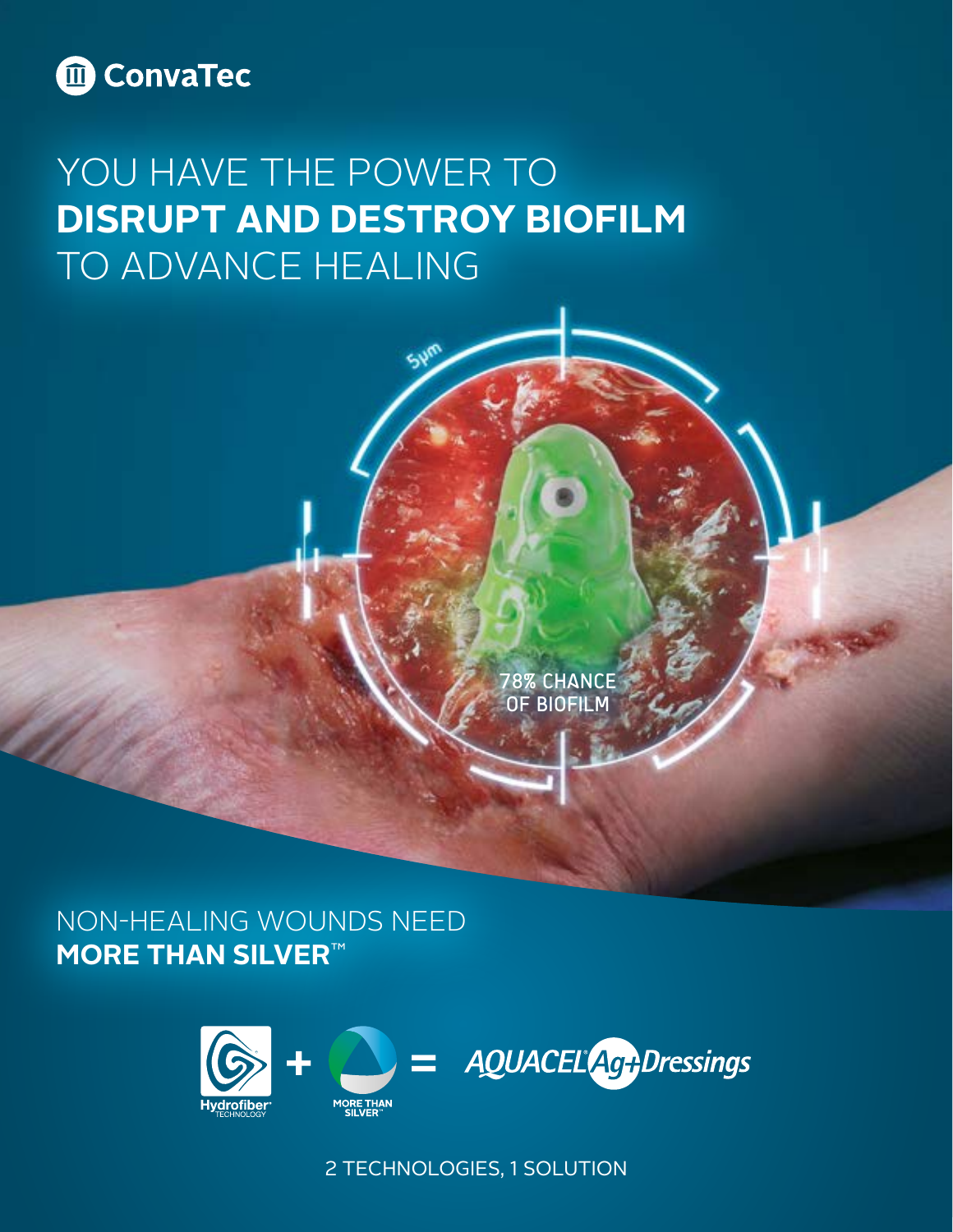# Biofilm is one of the major causes of delayed wound healing<sup>1,2</sup>



## **Biofilm is present in at least 78% of chronic wounds3**

Biofilm can be defined as microbial cells adherent to a living or non-living surface, which are embedded within a self-produced matrix of extra-cellular polymeric substances (EPS). Biofilm provides tolerance to antimicrobial agents and can result in persistent inflammation and infection.4,5



## DEFENCE MODE

EPS shields micro-organisms from antibiotics, antiseptics and the host's immune response.<sup>5</sup>

This biofilm-specific defence and the inability to breach the EPS matrix contributes to a chronic inflammatory state in the wound environment.4



## RECOVERY MODE

Biofilm is difficult to remove completely as it is attached to the wound bed. Biofilm can reform in as little as 24h, even following aggressive debridement.<sup>6</sup>

To prevent biofilm reformation, effective long-lasting antimicrobial protection is needed.6



# ATTACK MODE

Biofilm can spread and form new colonies by constantly releasing micro-organisms from the mature biofilm structure.7

This can increase the risk of crossinfection both within the wound and in the surrounding environment.<sup>8</sup>

## **Biofilm cannot always be seen with the naked eye and sometimes even wounds that do not show clear signs of infection may contain biofilm.**

Macroscopic view High resolution scanning electron micrographs









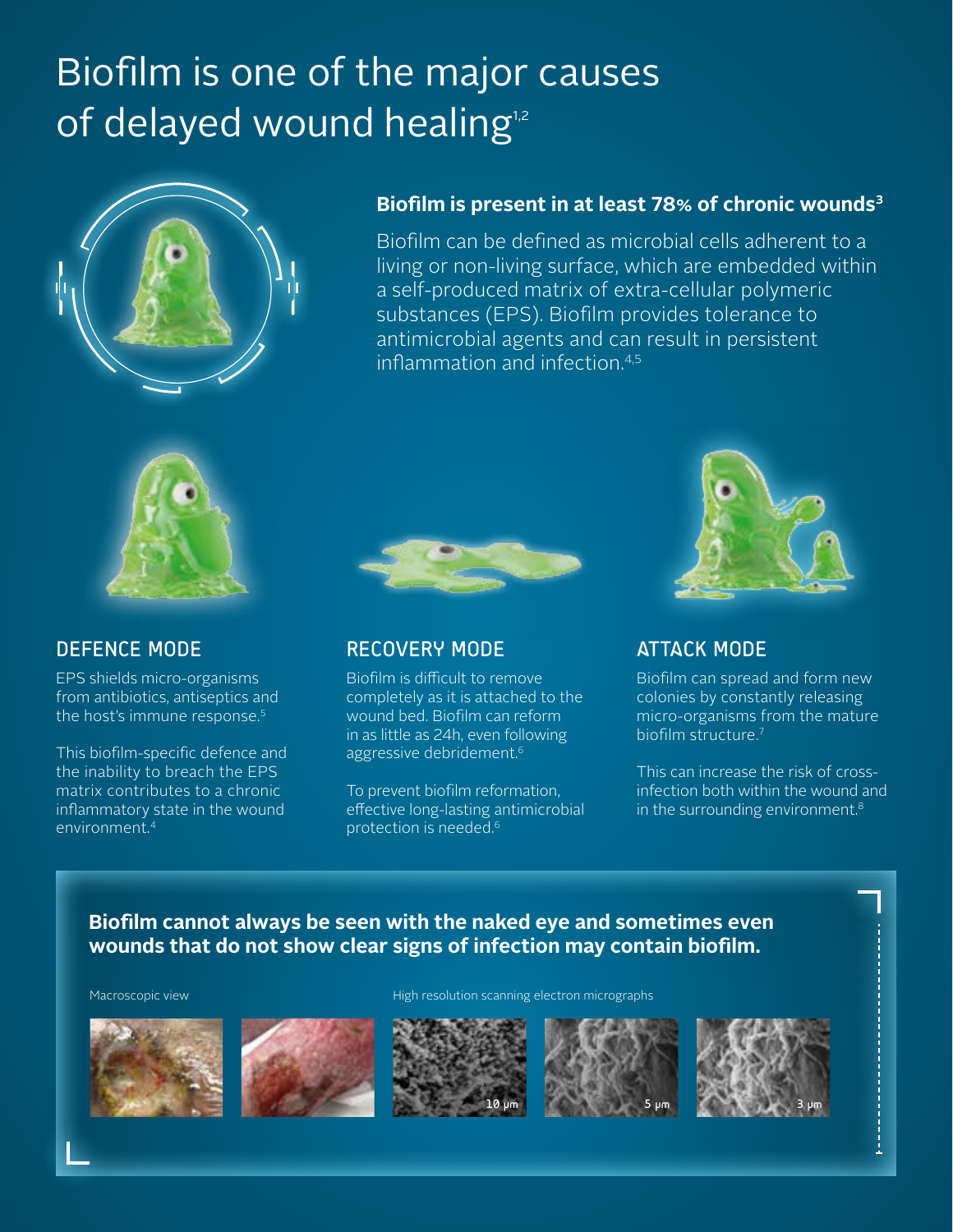# MORE THAN SILVER<sup>™</sup> technology designed to **disrupt and destroy** biofilm

Specifically developed to win the battle against biofilm, MORE THAN SILVER™ technology contains three components; ionic silver together with a surfactant and metal chelating agent, which work together to deliver superior\*9 anti-biofilm performance.

# **DISRUPTS** ... DESTROYS ••• **\*\*\* DISRUPTS <**  $\triangleright$  2. EDTA<sup>‡</sup> A metal chelating agent, EDTA helps disrupt biofilm by removing metal ions that hold the EPS matrix together to expose microorganisms to the antimicrobial effects of the ionic silver.<sup>10-13</sup>  $\blacktriangleright$  1. BEC<sup>†</sup> BEC, a surfactant, reduces the surface tension within a biofilm to enhance the anti-biofilm performance of AQUACEL® Ag+ dressings.10-14

# ▶ 3. IONIC SILVER

A broad-spectrum antimicrobial contained in a safe and effective quantity (1.2%) ensures cell death of the exposed bacteria by damaging the DNA, denaturing proteins and enzymes, and interfering with protein synthesis.<sup>15-16</sup>

### **The result of years of research**

Developing MORE THAN SILVER™ technology involved researching a wide range of biofilm-disrupting agents and surfactants in combination with antimicrobials.9

250,000 POTENTIAL COMBINATIONS WERE IDENTIFIED

60,000 WERE TESTED

When compared to AQUACEL® Ag+ Extra dressing and other silver-only competitor dressings: ACTICOAT™ 7 and SILVERCEL™ Non-Adherent dressings † Benzethonium chloride

‡ Ethylenediaminetetraacetic acid disodium salt